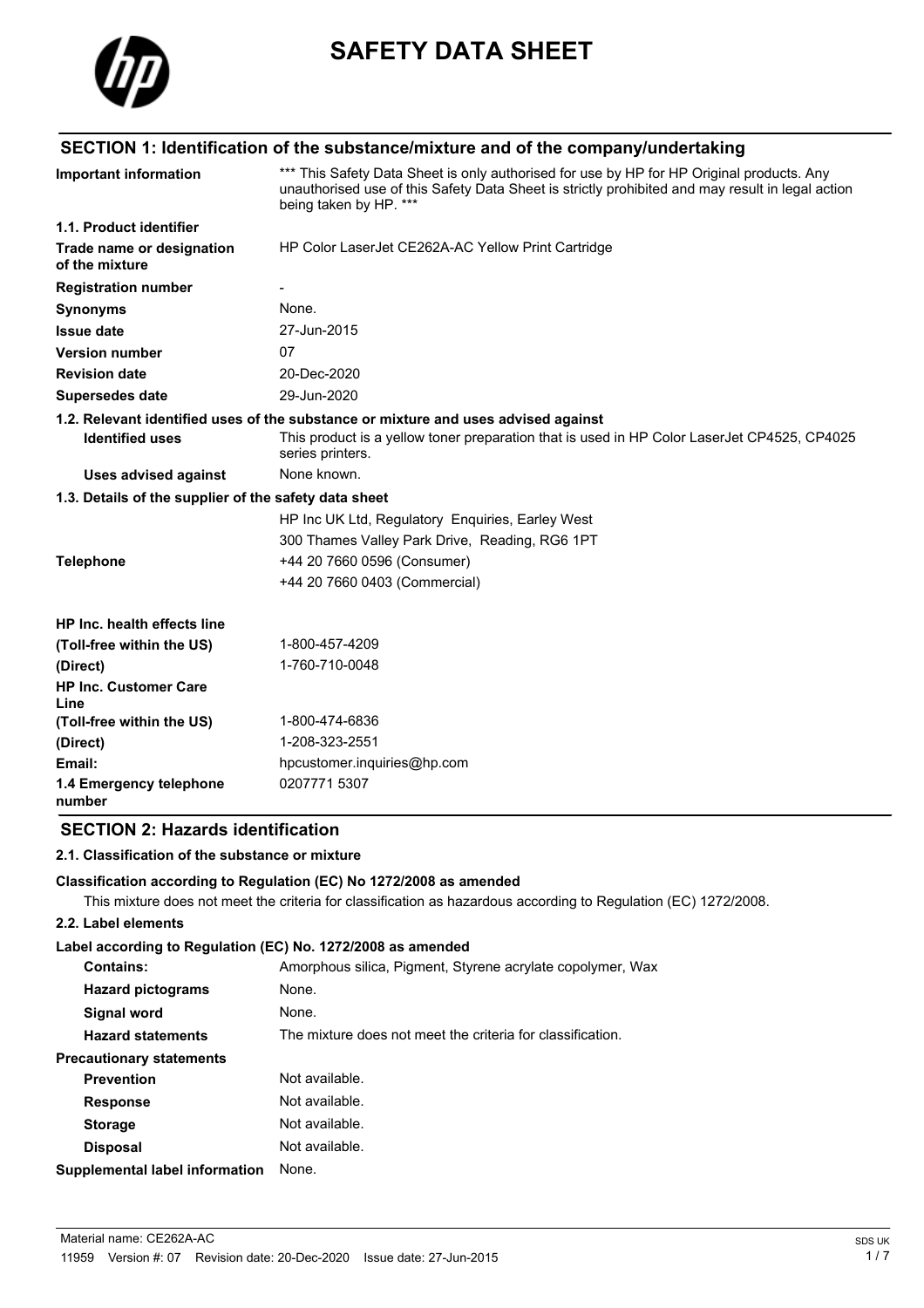None of the other ingredients in this preparation are classified as carcinogens according to ACGIH, EU, IARC, MAK, NTP or OSHA. This preparation contains no component classified as Persistent, Bioaccumulative, and Toxic (PBT) or very Persistent and very Bioaccumulative (vPvB) as defined under Regulation (EC) 1907/2006.

# **SECTION 3: Composition/information on ingredients**

#### **3.2. Mixtures**

#### **General information**

| <b>Chemical name</b>                               | %    |                        | CAS-No. / EC No. REACH Registration No. | Index No.                | <b>Notes</b> |
|----------------------------------------------------|------|------------------------|-----------------------------------------|--------------------------|--------------|
| Styrene acrylate copolymer                         | < 85 | <b>Trade Secret</b>    | $\blacksquare$                          | $\overline{\phantom{0}}$ |              |
| <b>Classification:</b><br>$\blacksquare$           |      | -                      |                                         |                          |              |
| Wax                                                | ~10  | <b>Trade Secret</b>    | $\overline{\phantom{0}}$                |                          |              |
| <b>Classification:</b><br>$\blacksquare$           |      | -                      |                                         |                          |              |
| Pigment                                            | $5$  | <b>Trade Secret</b>    |                                         | $\qquad \qquad$          |              |
| <b>Classification:</b><br>$\overline{\phantom{0}}$ |      |                        |                                         |                          |              |
| Amorphous silica                                   | $2$  | 7631-86-9<br>231-545-4 | 01-2119379499-16-xxxx                   |                          |              |
| <b>Classification:</b><br>$\qquad \qquad$          |      |                        |                                         |                          |              |

# **SECTION 4: First aid measures**

### **General information** Not available.

| 4.1. Description of first aid measures                                                |                                                                                                                                                                                                   |
|---------------------------------------------------------------------------------------|---------------------------------------------------------------------------------------------------------------------------------------------------------------------------------------------------|
| <b>Inhalation</b>                                                                     | Move person to fresh air immediately. If irritation persists, consult a physician.                                                                                                                |
| <b>Skin contact</b>                                                                   | Wash affected areas thoroughly with mild soap and water. Get medical attention if irritation<br>develops or persists.                                                                             |
| Eye contact                                                                           | Do not rub eyes. Immediately flush with large amounts of clean, warm water (low pressure) for at<br>least 15 minutes or until particles are removed. If irritation persists, consult a physician. |
| Ingestion                                                                             | Rinse mouth out with water. Drink one to two glasses of water. If symptoms occur, consult a<br>physician.                                                                                         |
| 4.2. Most important symptoms<br>and effects, both acute and<br>delayed                | Not available.                                                                                                                                                                                    |
| 4.3. Indication of any<br>immediate medical attention<br>and special treatment needed | Not available.                                                                                                                                                                                    |

## **SECTION 5: Firefighting measures**

| <b>General fire hazards</b>                                                             | Not available.                                                                                                         |
|-----------------------------------------------------------------------------------------|------------------------------------------------------------------------------------------------------------------------|
| 5.1. Extinguishing media<br>Suitable extinguishing<br>media                             | CO <sub>2</sub> , water, or dry chemical                                                                               |
| Unsuitable extinguishing<br>media                                                       | None known.                                                                                                            |
| 5.2. Special hazards arising<br>from the substance or mixture                           | Like most organic material in powder form, toner can form explosive dust-air mixtures when finely<br>dispersed in air. |
| 5.3. Advice for firefighters<br><b>Special protective</b><br>equipment for firefighters | Not available.                                                                                                         |
| <b>Special fire fighting</b><br>procedures                                              | If fire occurs in the printer, treat as an electrical fire.                                                            |
| <b>Specific methods</b>                                                                 | None established.                                                                                                      |

# **SECTION 6: Accidental release measures**

| 6.1. Personal precautions, protective equipment and emergency procedures |                                                                                                           |  |
|--------------------------------------------------------------------------|-----------------------------------------------------------------------------------------------------------|--|
| For non-emergency<br>personnel                                           | Minimize dust generation and accumulation.                                                                |  |
| For emergency responders                                                 | Not available.                                                                                            |  |
| 6.2. Environmental precautions                                           | Do not flush into surface water or sanitary sewer system. See also section 13 Disposal<br>considerations. |  |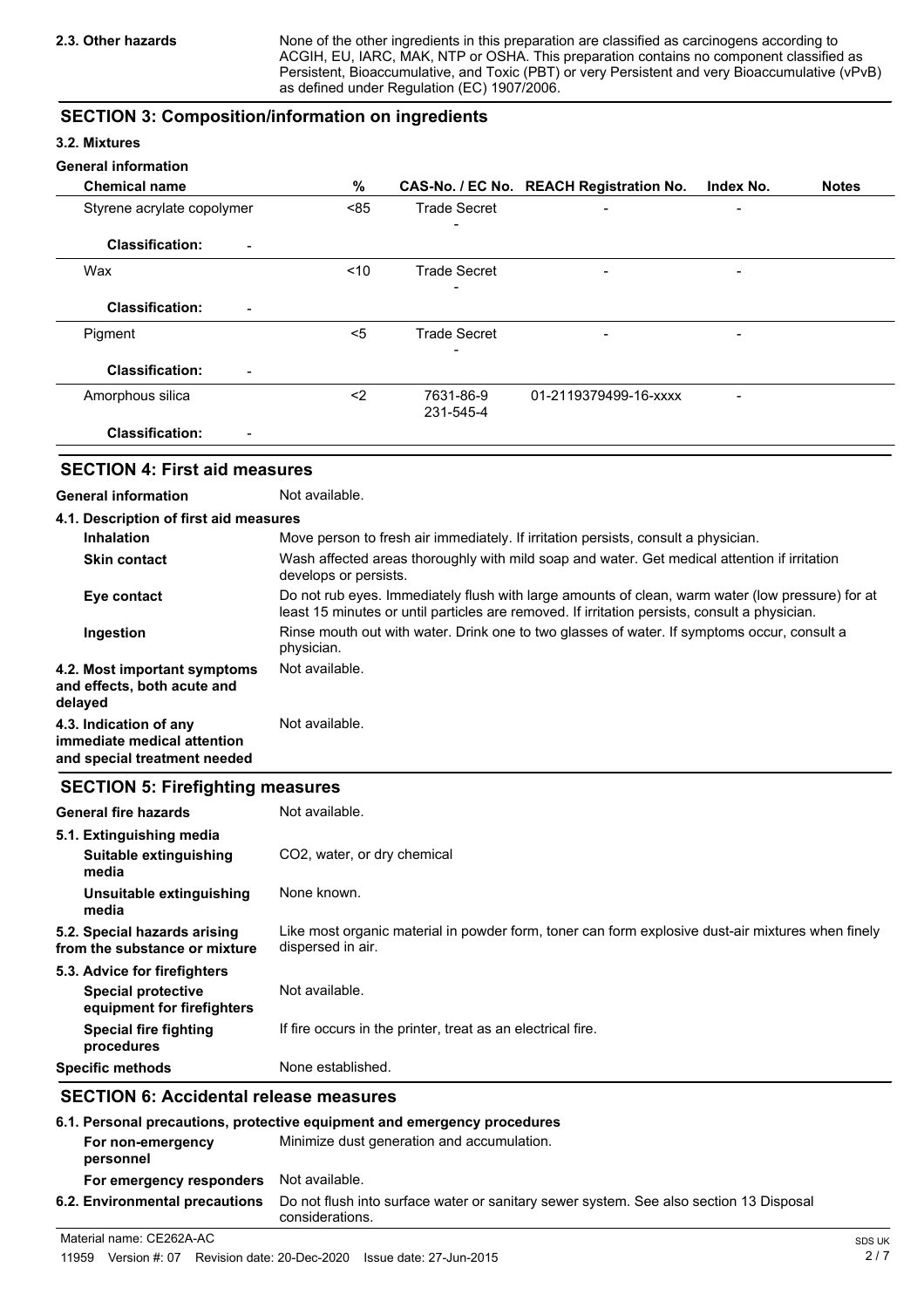| 6.3. Methods and material for<br>containment and cleaning up | Slowly vacuum or sweep the material into a bag or other sealed container. Clean remainder with a<br>damp cloth or vacuum cleaner. If a vacuum is used, the motor must be rated as dust<br>explosion-proof. Fine powder can form explosive dust-air mixtures. Dispose of in compliance with<br>federal, state, and local regulations. |
|--------------------------------------------------------------|--------------------------------------------------------------------------------------------------------------------------------------------------------------------------------------------------------------------------------------------------------------------------------------------------------------------------------------|
| 6.4. Reference to other<br><b>sections</b>                   | Not available.                                                                                                                                                                                                                                                                                                                       |

# **SECTION 7: Handling and storage**

| 7.1. Precautions for safe<br>handling                                   | Keep out of the reach of children. Avoid inhalation of dust and contact with skin and eyes. Use with<br>adequate ventilation. Keep away from excessive heat, sparks, and open flames. |
|-------------------------------------------------------------------------|---------------------------------------------------------------------------------------------------------------------------------------------------------------------------------------|
| 7.2. Conditions for safe<br>storage, including any<br>incompatibilities | Keep out of the reach of children. Keep tightly closed and dry. Store at room temperature. Store<br>away from strong oxidizers.                                                       |
| 7.3. Specific end use(s)                                                | Not available.                                                                                                                                                                        |

# **SECTION 8: Exposure controls/personal protection**

| 8.1. Control parameters                              |                                                                                                                                                                                                                                                                                                                                   |
|------------------------------------------------------|-----------------------------------------------------------------------------------------------------------------------------------------------------------------------------------------------------------------------------------------------------------------------------------------------------------------------------------|
| <b>Occupational exposure limits</b>                  | No exposure limits noted for ingredient(s).                                                                                                                                                                                                                                                                                       |
| <b>Biological limit values</b>                       | No biological exposure limits noted for the ingredient(s).                                                                                                                                                                                                                                                                        |
| <b>Recommended monitoring</b><br>procedures          | Not available.                                                                                                                                                                                                                                                                                                                    |
| Derived no effect levels<br>(DNELs)                  | Not available.                                                                                                                                                                                                                                                                                                                    |
| <b>Predicted no effect</b><br>concentrations (PNECs) | Not available.                                                                                                                                                                                                                                                                                                                    |
| <b>Exposure guidelines</b>                           | , 5 mg/m3 (Respirable Fraction), 3 mg/m3 (Respirable Particulate) Amorphous silica: USA OSHA<br>(TWA/PEL): 20 mppcf 80 (mg/m3)/%SiO2, ACGIH (TWA/TLV): 10 mg/m3 TRGS 900<br>(Luftgrenzwert) - 10 mg/m3 (Einatembare partikel), 3 mg/m3 (Alveolengängige fraktion) UK WEL:<br>10 mg/m3 (Respirable Dust), 5 mg/m3 (Inhalable Dust) |
| 8.2. Exposure controls                               |                                                                                                                                                                                                                                                                                                                                   |
| Appropriate engineering<br>controls                  | Use in a well ventilated area.                                                                                                                                                                                                                                                                                                    |
|                                                      | Individual protection measures, such as personal protective equipment                                                                                                                                                                                                                                                             |
| <b>General information</b>                           | No personal respiratory protective equipment required under normal conditions of use.                                                                                                                                                                                                                                             |
| Eye/face protection                                  | Not available.                                                                                                                                                                                                                                                                                                                    |
| <b>Skin protection</b>                               |                                                                                                                                                                                                                                                                                                                                   |
| - Hand protection                                    | Not available.                                                                                                                                                                                                                                                                                                                    |
| - Other                                              | Not available.                                                                                                                                                                                                                                                                                                                    |
| <b>Respiratory protection</b>                        | Not available.                                                                                                                                                                                                                                                                                                                    |
| <b>Thermal hazards</b>                               | Not available.                                                                                                                                                                                                                                                                                                                    |
| <b>Hygiene measures</b>                              | Not available.                                                                                                                                                                                                                                                                                                                    |
| <b>Environmental exposure</b><br>controls            | Not available.                                                                                                                                                                                                                                                                                                                    |

# **SECTION 9: Physical and chemical properties**

### **9.1. Information on basic physical and chemical properties**

| Appearance                                 | Fine powder         |
|--------------------------------------------|---------------------|
| <b>Physical state</b>                      | Solid.              |
| Form                                       | solid               |
| Color                                      | Yellow              |
| Odor                                       | Slight plastic odor |
| Odor threshold                             | Not available.      |
| рH                                         | Not applicable      |
| Melting point/freezing point               | Not available.      |
| Initial boiling point and boiling<br>range | Not applicable      |
| Flash point                                | Not applicable      |
| <b>Evaporation rate</b>                    | Not applicable      |
| Flammability (solid, gas)                  | Not available.      |
|                                            |                     |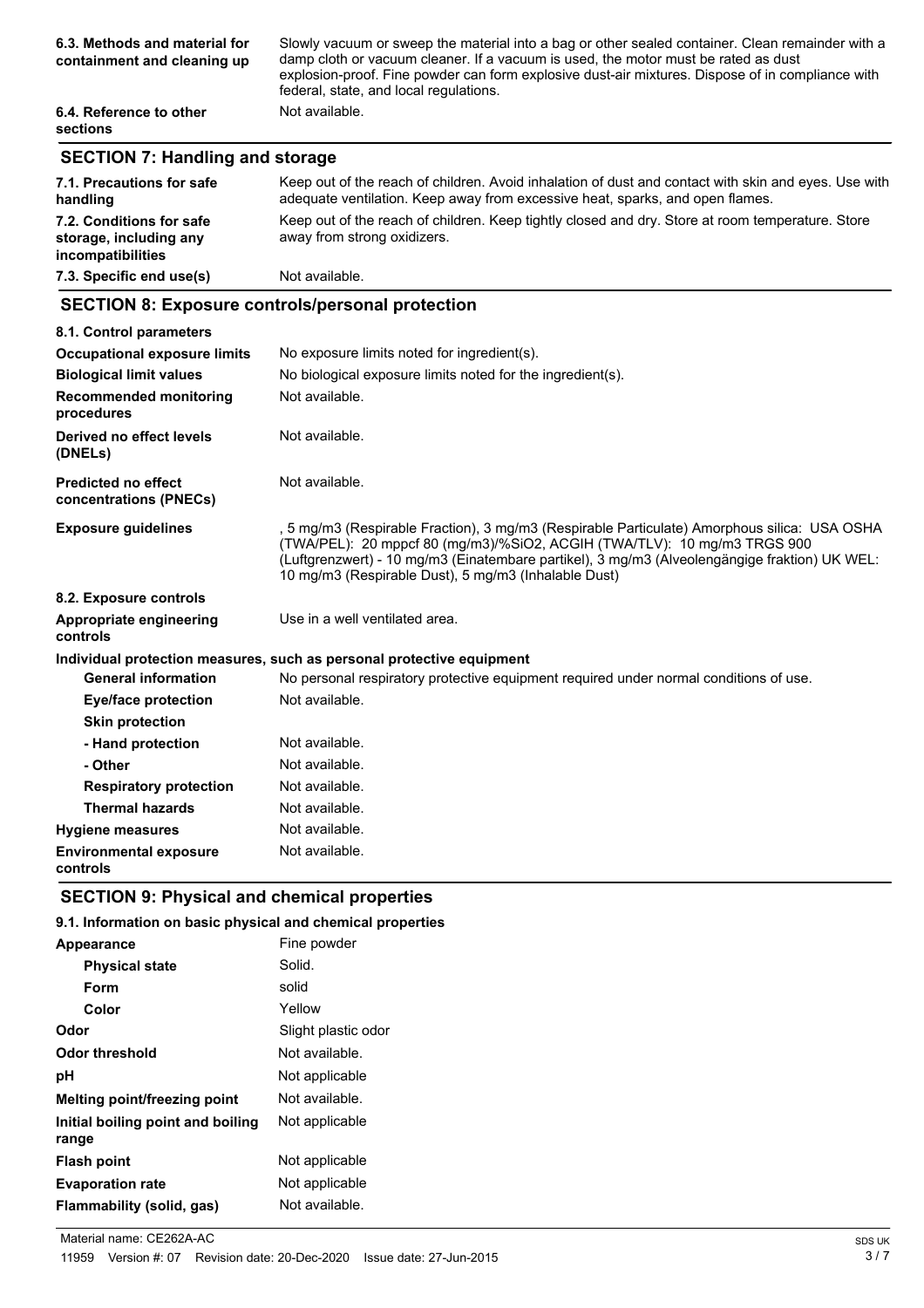#### **Upper/lower flammability or explosive limits**

| oppontonor naminasinty or explosive immed         |                                                               |
|---------------------------------------------------|---------------------------------------------------------------|
| <b>Flammability limit - lower</b><br>$(\% )$      | Not flammable                                                 |
| <b>Flammability limit - upper</b><br>$(\% )$      | Not available.                                                |
| Vapor pressure                                    | Not applicable                                                |
| Vapor density                                     | Not applicable                                                |
| Solubility(ies)                                   |                                                               |
| Solubility (water)                                | Negligible in water. Partially soluble in toluene and xylene. |
| <b>Partition coefficient</b><br>(n-octanol/water) | Not available.                                                |
| <b>Auto-ignition temperature</b>                  | Not applicable                                                |
| <b>Decomposition temperature</b>                  | Not available.                                                |
| <b>Viscosity</b>                                  | Not applicable                                                |
| <b>Explosive properties</b>                       | Not available.                                                |
| <b>Oxidizing properties</b>                       | No information available.                                     |
| 9.2. Other information                            |                                                               |
| Softening point                                   | 176 - 266 °F (80 - 130 °C)                                    |
| <b>Specific gravity</b>                           | $1 - 1.2$                                                     |

# **SECTION 10: Stability and reactivity**

| 10.1. Reactivity                            | Not available.                          |
|---------------------------------------------|-----------------------------------------|
| 10.2. Chemical stability                    | Stable under normal storage conditions. |
| 10.3. Possibility of hazardous<br>reactions | Will not occur.                         |
| 10.4. Conditions to avoid                   | Imaging Drum: Exposure to light         |
| 10.5. Incompatible materials                | Strong oxidizers                        |
| 10.6. Hazardous<br>decomposition products   | Carbon monoxide and carbon dioxide.     |

# **SECTION 11: Toxicological information**

# General information **Not** available.

| Information on likely routes of exposure              |                                                                                                                                                          |
|-------------------------------------------------------|----------------------------------------------------------------------------------------------------------------------------------------------------------|
| <b>Inhalation</b>                                     | Under normal conditions of intended use, this material is not expected to be an inhalation hazard.                                                       |
| <b>Skin contact</b>                                   | Contact with skin may result in mild irritation.                                                                                                         |
| Eye contact                                           | Contact with eyes may result in mild irritation.                                                                                                         |
| Ingestion                                             | Ingestion is not a likely route of exposure.                                                                                                             |
| <b>Symptoms</b>                                       | Not available.                                                                                                                                           |
| 11.1. Information on toxicological effects            |                                                                                                                                                          |
| <b>Acute toxicity</b>                                 | Based on available data, the classification criteria are not met.                                                                                        |
| <b>Skin corrosion/irritation</b>                      | Based on available data, the classification criteria are not met.                                                                                        |
| Serious eye damage/eye<br>irritation                  | Based on available data, the classification criteria are not met.                                                                                        |
| <b>Respiratory sensitization</b>                      | Based on available data, the classification criteria are not met.                                                                                        |
| <b>Skin sensitization</b>                             | Based on available data, the classification criteria are not met.                                                                                        |
| Germ cell mutagenicity                                | Negative, does not indicate mutagenic potential (Ames Test: Salmonella typhimurium)<br>Based on available data, the classification criteria are not met. |
| Carcinogenicity                                       | Based on available data, the classification criteria are not met.                                                                                        |
| <b>Reproductive toxicity</b>                          | Based on available data, the classification criteria are not met.                                                                                        |
| Specific target organ toxicity -<br>single exposure   | Based on available data, the classification criteria are not met.                                                                                        |
| Specific target organ toxicity -<br>repeated exposure | Based on available data, the classification criteria are not met.                                                                                        |
| <b>Aspiration hazard</b>                              | Based on available data, the classification criteria are not met.                                                                                        |
| Mixture versus substance<br>information               | Not available.                                                                                                                                           |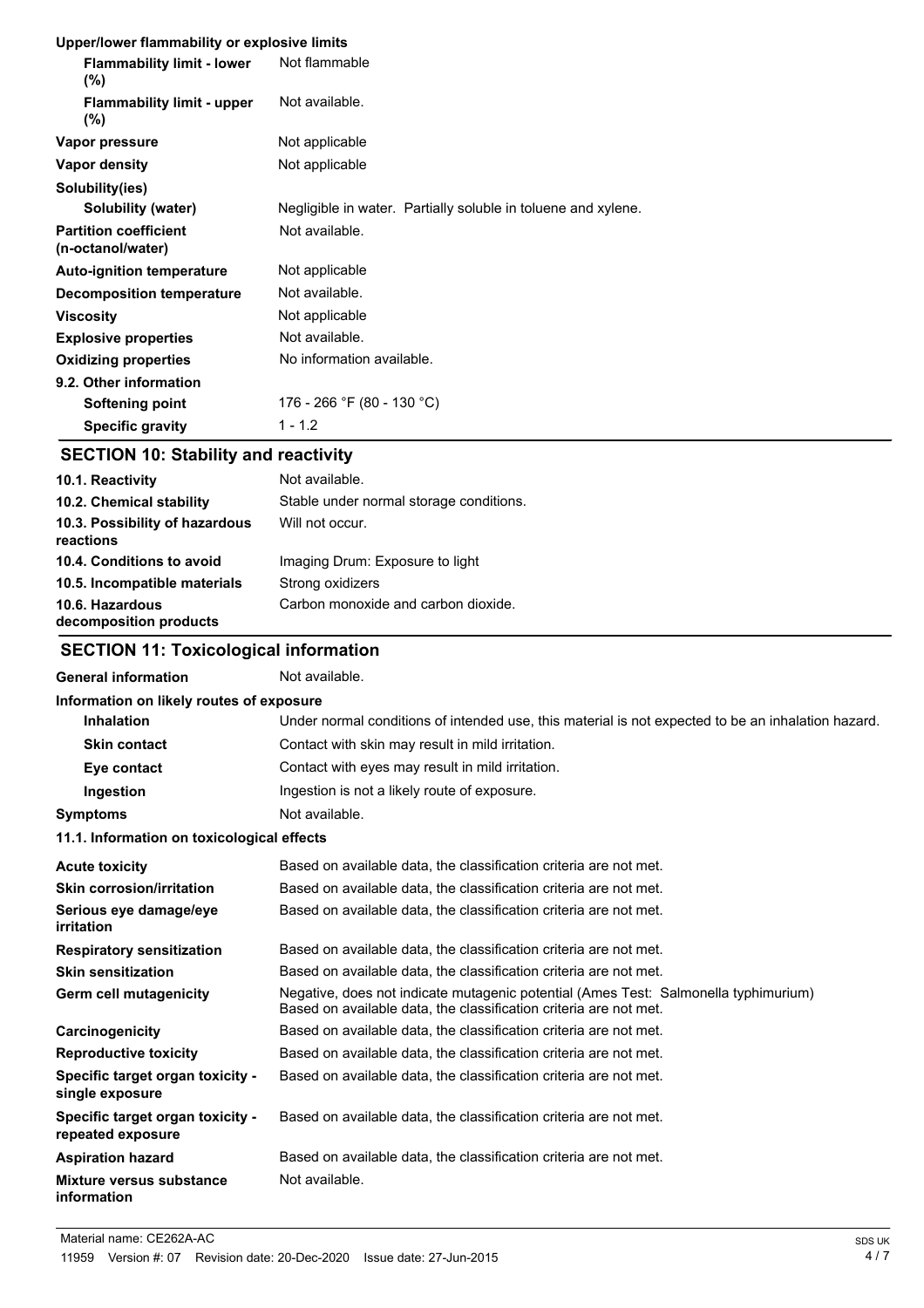### **SECTION 12: Ecological information**

| 12.1. Toxicity                                            | $LL50:$ > 1000 mg/l, Rainbow Trout, 96.00 Hours |                                         |                       |
|-----------------------------------------------------------|-------------------------------------------------|-----------------------------------------|-----------------------|
| <b>Product</b>                                            |                                                 | <b>Species</b>                          | <b>Test Results</b>   |
| CE262A-AC                                                 |                                                 |                                         |                       |
| <b>Aquatic</b>                                            |                                                 |                                         |                       |
| Fish                                                      | LL50                                            | <b>Rainbow Trout</b>                    | > 1000 mg/l, 96 Hours |
| 12.2. Persistence and<br>degradability                    | Not available.                                  |                                         |                       |
| 12.3. Bioaccumulative potential                           | Not available.                                  |                                         |                       |
| <b>Partition coefficient</b><br>n-octanol/water (log Kow) | Not available.                                  |                                         |                       |
| <b>Bioconcentration factor (BCF)</b>                      | Not available.                                  |                                         |                       |
| 12.4. Mobility in soil                                    | Not available.                                  |                                         |                       |
| 12.5. Results of PBT and vPvB<br>assessment               |                                                 | Not a PBT or vPvB substance or mixture. |                       |
| 12.6. Other adverse effects                               | Not available.                                  |                                         |                       |

### **SECTION 13: Disposal considerations**

| 13.1. Waste treatment methods |                                                                                                                                                                                                                                                                                  |
|-------------------------------|----------------------------------------------------------------------------------------------------------------------------------------------------------------------------------------------------------------------------------------------------------------------------------|
| <b>Residual waste</b>         | Not available.                                                                                                                                                                                                                                                                   |
| Contaminated packaging        | Not available.                                                                                                                                                                                                                                                                   |
| EU waste code                 | Not available.                                                                                                                                                                                                                                                                   |
| Disposal methods/information  | Do not shred toner cartridge, unless dust-explosion prevention measures are taken. Finely<br>dispersed particles may form explosive mixtures in air. Dispose of in compliance with federal,<br>state, and local regulations.                                                     |
|                               | HP's Planet Partners (trademark) supplies recycling program enables simple, convenient recycling<br>of HP original inkiet and LaserJet supplies. For more information and to determine if this service<br>is available in your location, please visit http://www.hp.com/recycle. |

#### **SECTION 14: Transport information**

**Further information** Not a dangerous good under DOT, IATA, ADR, IMDG, or RID.

#### **SECTION 15: Regulatory information**

**15.1. Safety, health and environmental regulations/legislation specific for the substance or mixture**

#### **EU regulations**

| Regulation (EC) No. 1005/2009 on substances that deplete the ozone layer, Annex I and II, as amended |  |  |  |
|------------------------------------------------------------------------------------------------------|--|--|--|
| Not listed.                                                                                          |  |  |  |
|                                                                                                      |  |  |  |

**Regulation (EC) No. 850/2004 On persistent organic pollutants, Annex I as amended** Not listed.

**Regulation (EU) No. 649/2012 concerning the export and import of dangerous chemicals, Annex I, Part 1 as amended** Not listed.

**Regulation (EU) No. 649/2012 concerning the export and import of dangerous chemicals, Annex I, Part 2 as amended** Not listed.

**Regulation (EU) No. 649/2012 concerning the export and import of dangerous chemicals, Annex I, Part 3 as amended** Not listed.

#### **Regulation (EU) No. 649/2012 concerning the export and import of dangerous chemicals, Annex V as amended** Not listed.

- **Regulation (EC) No. 166/2006 Annex II Pollutant Release and Transfer Registry, as amended** Not listed.
- **Regulation (EC) No. 1907/2006, REACH Article 59(10) Candidate List as currently published by ECHA** Not listed.

#### **Authorizations**

## **Regulation (EC) No. 1907/2006, REACH Annex XIV Substances subject to authorization, as amended** Not listed.

### **Restrictions on use**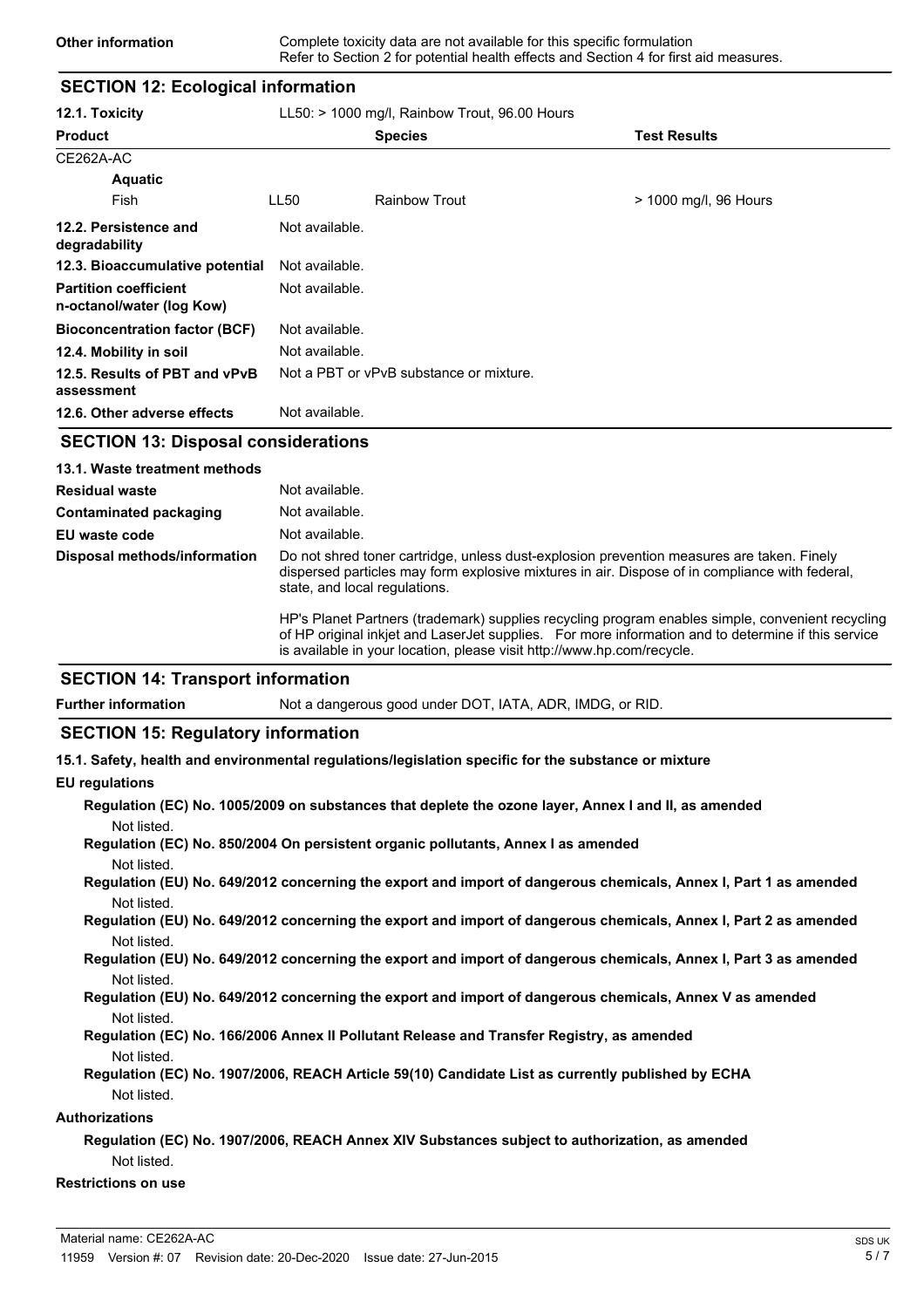|                                                                                           | Regulation (EC) No. 1907/2006, REACH Annex XVII Substances subject to restriction on marketing and use as amended                                                                                                                                                                                                                                                                                                                                                                                                                                                                                                                                                                                     |
|-------------------------------------------------------------------------------------------|-------------------------------------------------------------------------------------------------------------------------------------------------------------------------------------------------------------------------------------------------------------------------------------------------------------------------------------------------------------------------------------------------------------------------------------------------------------------------------------------------------------------------------------------------------------------------------------------------------------------------------------------------------------------------------------------------------|
| Not listed.                                                                               |                                                                                                                                                                                                                                                                                                                                                                                                                                                                                                                                                                                                                                                                                                       |
| work, as amended                                                                          | Directive 2004/37/EC: on the protection of workers from the risks related to exposure to carcinogens and mutagens at                                                                                                                                                                                                                                                                                                                                                                                                                                                                                                                                                                                  |
| Not listed.                                                                               |                                                                                                                                                                                                                                                                                                                                                                                                                                                                                                                                                                                                                                                                                                       |
| <b>Other EU regulations</b>                                                               |                                                                                                                                                                                                                                                                                                                                                                                                                                                                                                                                                                                                                                                                                                       |
|                                                                                           | Directive 2012/18/EU on major accident hazards involving dangerous substances, as amended                                                                                                                                                                                                                                                                                                                                                                                                                                                                                                                                                                                                             |
| Not listed.                                                                               |                                                                                                                                                                                                                                                                                                                                                                                                                                                                                                                                                                                                                                                                                                       |
| <b>Other regulations</b>                                                                  | All chemical substances in this HP product have been notified or are exempt from notification<br>under chemical substances notification laws in the following countries: US (TSCA), EU<br>(EINECS/ELINCS), Switzerland, Canada (DSL/NDSL), Australia, Japan, Philippines, South Korea,<br>New Zealand, and China.                                                                                                                                                                                                                                                                                                                                                                                     |
| <b>Other information</b>                                                                  | This Safety Data Sheet complies with the requirements of Regulation (EU) 2015/830.<br>Classification according to Regulation (EC) No 1272/2008 as amended.                                                                                                                                                                                                                                                                                                                                                                                                                                                                                                                                            |
| <b>National regulations</b>                                                               | Not available.                                                                                                                                                                                                                                                                                                                                                                                                                                                                                                                                                                                                                                                                                        |
| 15.2. Chemical safety<br>assessment                                                       | See attached SUMI or GEIS document, if applicable.                                                                                                                                                                                                                                                                                                                                                                                                                                                                                                                                                                                                                                                    |
| <b>SECTION 16: Other information</b>                                                      |                                                                                                                                                                                                                                                                                                                                                                                                                                                                                                                                                                                                                                                                                                       |
| <b>References</b>                                                                         | Regulation (EC) No. 1907/2006 of December 18, 2006 concerning the Registration, Evaluation,<br>Authorization and Restriction of Chemicals (REACH) and establishing a European Chemicals<br>Agency (REACH).                                                                                                                                                                                                                                                                                                                                                                                                                                                                                            |
|                                                                                           | Regulation (EU) 2015/830 of May 28, 2015 amending Regulation (EC) No. 1907/2006.                                                                                                                                                                                                                                                                                                                                                                                                                                                                                                                                                                                                                      |
|                                                                                           | Regulation (EC) No. 1272/2008 of December 16, 2008 on classification, labeling and packaging of<br>substances and mixtures, and amendments (CLP).                                                                                                                                                                                                                                                                                                                                                                                                                                                                                                                                                     |
| Information on evaluation<br>method leading to the<br>classification of mixture           | The classification for health and environmental hazards is derived by a combination of calculation<br>methods and test data, if available.                                                                                                                                                                                                                                                                                                                                                                                                                                                                                                                                                            |
| <b>Full text of any H-statements</b><br>not written out in full under<br>Sections 2 to 15 | None.                                                                                                                                                                                                                                                                                                                                                                                                                                                                                                                                                                                                                                                                                                 |
| <b>Revision information</b>                                                               | None.                                                                                                                                                                                                                                                                                                                                                                                                                                                                                                                                                                                                                                                                                                 |
| <b>Training information</b>                                                               | Follow training instructions when handling this material.                                                                                                                                                                                                                                                                                                                                                                                                                                                                                                                                                                                                                                             |
| <b>Disclaimer</b>                                                                         | This Safety Data Sheet document is provided without charge to customers of HP. Data is the most<br>current known to HP at the time of preparation of this document and is believed to be accurate. It<br>should not be construed as guaranteeing specific properties of the products as described or<br>suitability for a particular application. This document was prepared to the requirements of the<br>jurisdiction specified in Section 1 above and may not meet regulatory requirements in other<br>countries.                                                                                                                                                                                  |
|                                                                                           | This safety data sheet is meant to convey information about HP inks (toners) provided in HP<br>Original ink (toner) supplies. If our Safety Data Sheet has been provided to you with a refilled,<br>remanufactured, compatible or other non-HP Original supply please be aware that the information<br>contained herein was not meant to convey information about such products and there could be<br>considerable differences from information in this document and the safety information for the<br>product you purchased. Please contact the seller of the refilled, remanufactured or compatible<br>supplies for applicable information, including information on personal protective equipment, |

exposure risks and safe handling guidance. HP does not accept refilled, remanufactured or

compatible supplies in our recycling programs.